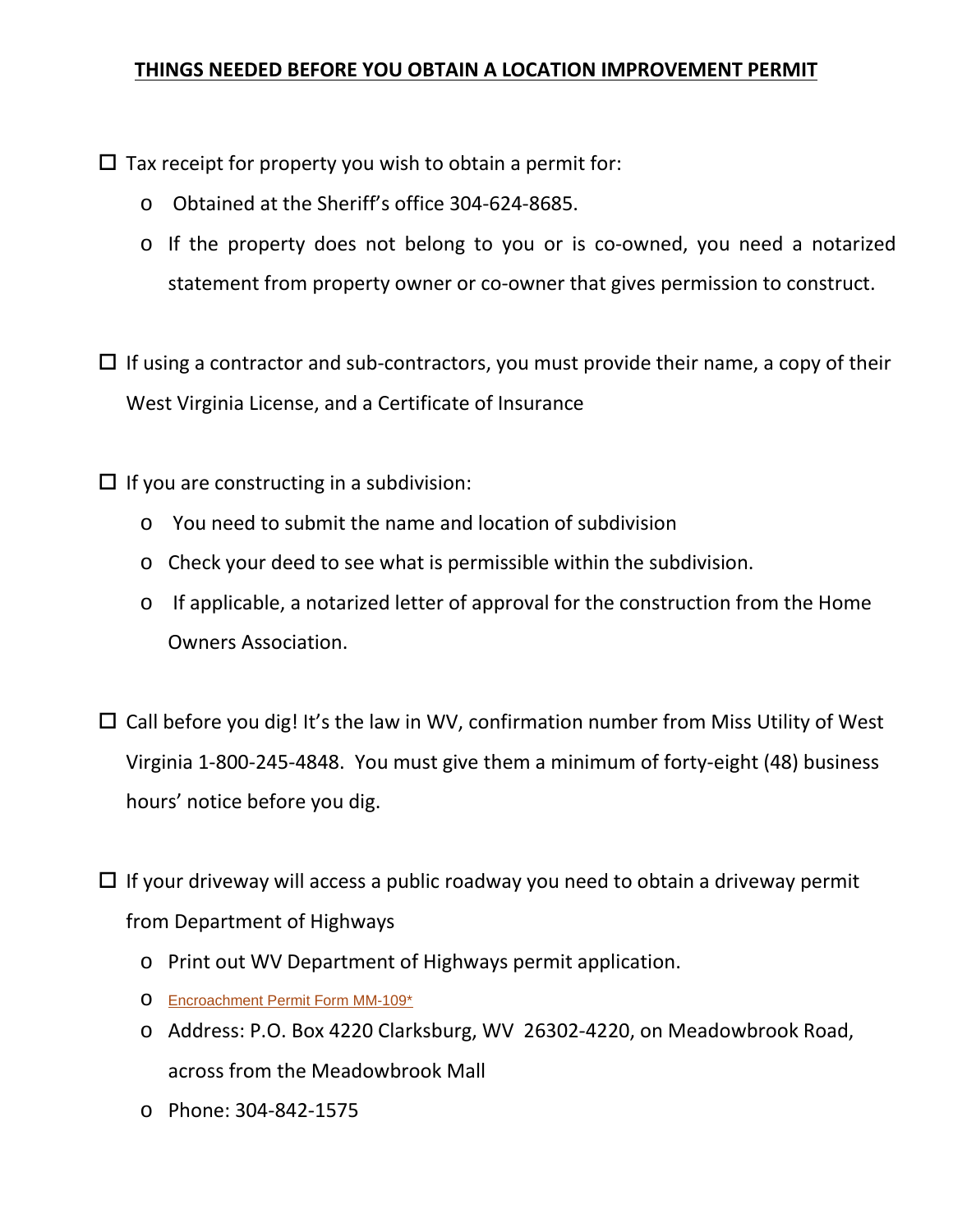$\Box$  Obtain a permit from the Health Department if you are installing a septic system and/or well water.

- o Print out Health Department Verification for Harrison County Location Improvement Permit Involving Installation or Modification of Sewage System following this check off list.
- o Address: 330 West Main Street, Clarksburg WV
- o Phone:304-623-9308
- $\square$  Verification of water and sewage
	- o If you are getting water and sewage from a city or a PSD, you must submit a receipt verifying that you have tapped into their line.

## $\square$  Permit Fees

| $\circ$ |                                                                                       |
|---------|---------------------------------------------------------------------------------------|
| $\circ$ | Additions or remodeling to a building or structure costing less than \$2500.00\$0.00  |
| $\circ$ | Normal maintenance to a building or structure such as                                 |
| $\circ$ |                                                                                       |
| $\circ$ |                                                                                       |
| $\circ$ |                                                                                       |
| $\circ$ | Remodeling of kitchen and/or bathroom and construction of any additional rooms\$25.00 |
| $\circ$ |                                                                                       |
| $\circ$ |                                                                                       |
| $\circ$ |                                                                                       |
| $\circ$ |                                                                                       |

### **IF YOU HAVE ANY QUESTIONS PLEASE CALL THE HARRISON COUNTY PLANNING DEPARTMENT @ 304-624-8690.**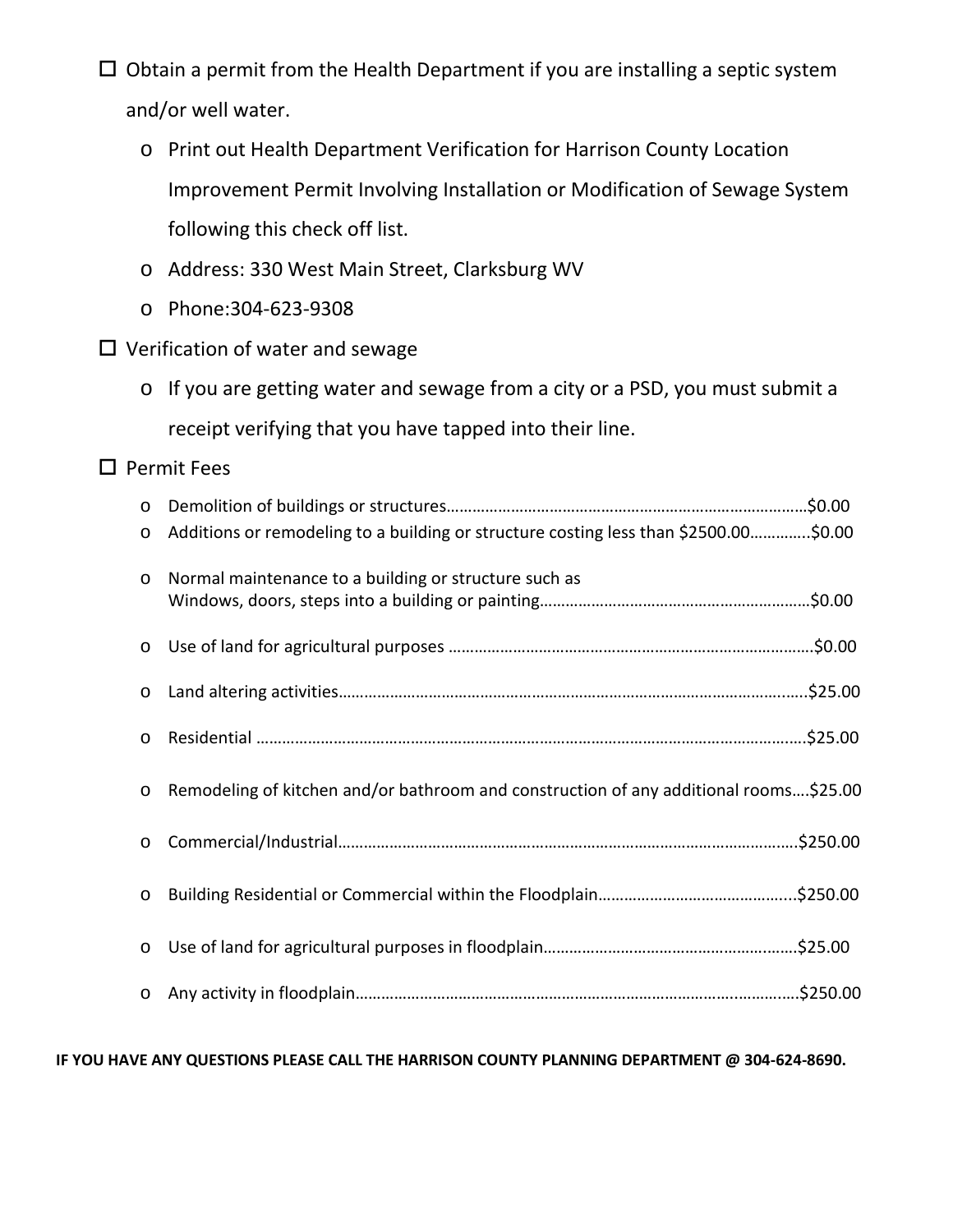### **Location Improvement Permit Application Harrison County Planning Department 301 West Main Street, Clarksburg, WV 26301 Sixth Floor Office (304)-624-8690**

| Permit No.                                                                                                                                                                                                                    | FIRM Panel No.                   |
|-------------------------------------------------------------------------------------------------------------------------------------------------------------------------------------------------------------------------------|----------------------------------|
| Date Permit Issued                                                                                                                                                                                                            |                                  |
| Date Permit Started                                                                                                                                                                                                           | Floodplain Management Ordinance: |
| Date Finish: Note that the state of the state of the state of the state of the state of the state of the state                                                                                                                | Complies                         |
| Receipt No: The control of the control of the control of the control of the control of the control of the control of the control of the control of the control of the control of the control of the control of the control of | Does Not Comply                  |
| Fee Amt: will be a series of the series of the series of the series of the series of the series of the series o                                                                                                               | Not Applicable                   |
| Proposed Construction or Land Use Code:                                                                                                                                                                                       |                                  |
|                                                                                                                                                                                                                               | Subdivision Ordinance:           |
|                                                                                                                                                                                                                               | Complies                         |
|                                                                                                                                                                                                                               | Does Not Comply                  |
| Employee Signature                                                                                                                                                                                                            | Not Applicable                   |

**This application maybe updated from to time without updating the Ordinance.**

#### **\_\_\_\_\_\_\_\_\_\_\_\_\_\_\_\_\_\_\_\_\_\_\_\_\_\_\_\_\_\_\_\_\_\_\_\_\_\_\_\_\_\_\_\_\_\_\_\_\_\_\_\_\_\_\_\_\_\_\_\_\_\_\_\_\_\_\_\_\_\_\_\_\_\_\_\_\_\_\_\_\_\_\_\_\_\_\_\_\_\_\_\_\_\_\_\_\_\_\_\_\_\_\_\_\_\_\_\_** *Do Not Write Above This Line*

#### **Identification:**

Name*:\_\_\_\_\_\_\_\_\_\_\_\_\_\_\_\_\_\_\_\_\_\_\_\_\_\_\_\_\_\_\_\_\_\_\_\_\_\_\_\_\_\_\_\_\_\_\_*\_\_\_\_\_\_\_\_\_\_\_\_\_\_\_\_\_\_\_\_\_\_\_\_\_\_\_\_\_\_\_\_\_\_\_\_\_\_\_\_\_\_\_\_\_\_\_\_\_\_\_\_\_\_\_\_  $Address: \_$ 

\_\_\_\_\_\_\_\_\_\_\_\_\_\_\_\_\_\_\_\_\_\_\_\_\_\_\_\_\_\_\_\_\_\_\_\_\_\_\_\_\_\_\_\_\_\_\_\_\_\_\_\_\_\_\_\_\_\_\_\_\_\_\_\_\_\_\_\_\_\_\_\_\_\_\_\_\_\_\_\_\_\_\_\_\_\_\_\_\_\_\_\_\_\_\_\_\_\_\_\_\_\_\_\_\_\_\_\_ Phone#s:\_\_\_\_\_\_\_\_\_\_\_\_\_\_\_\_\_\_\_\_\_\_\_\_\_\_\_\_\_\_\_\_\_\_\_\_\_\_\_\_\_\_\_\_\_\_\_\_\_\_\_\_\_\_\_\_\_\_\_\_\_\_\_\_\_\_\_\_\_\_\_\_\_\_\_\_\_\_\_\_\_\_\_\_\_\_\_\_\_\_\_\_\_\_\_\_\_\_\_\_

**Identification of Property:** If you are not the property owner, you need to bring in a notarized statement from the property owner(s) allowing you to proceed with construction or land use activities.

District:

Date/From Whom Purchased/Leased: <u>example and the set of the set of the set of the set of the set of the set of the set of the set of the set of the set of the set of the set of the set of the set of the set of the set of </u>

Deed Book/Page:

Tax Map/Parcel:

Subdivision Name and Lot No.

Describe existing buildings/usage:

**Proposed Construction/ Land Use** (ex**.** building a new home, setting a mobile home or modular home, commercial buildings or putting in utilities)

\_\_\_\_\_\_\_\_\_\_\_\_\_\_\_\_\_\_\_\_\_\_\_\_\_\_\_\_\_\_\_\_\_\_\_\_\_\_\_\_\_\_\_\_\_\_\_\_\_\_\_\_\_\_\_\_\_\_\_\_\_\_\_\_\_\_\_\_\_\_\_\_\_\_\_\_\_\_\_\_\_\_\_\_\_\_\_\_\_\_\_\_\_\_\_\_\_\_\_\_\_\_\_\_\_\_\_\_ \_\_\_\_\_\_\_\_\_\_\_\_\_\_\_\_\_\_\_\_\_\_\_\_\_\_\_\_\_\_\_\_\_\_\_\_\_\_\_\_\_\_\_\_\_\_\_\_\_\_\_\_\_\_\_\_\_\_\_\_\_\_\_\_\_\_\_\_\_\_\_\_\_\_\_\_\_\_\_\_\_\_\_\_\_\_\_\_\_\_\_\_\_\_\_\_\_\_\_\_\_\_\_\_\_\_\_\_ \_\_\_\_\_\_\_\_\_\_\_\_\_\_\_\_\_\_\_\_\_\_\_\_\_\_\_\_\_\_\_\_\_\_\_\_\_\_\_\_\_\_\_\_\_\_\_\_\_\_\_\_\_\_\_\_\_\_\_\_\_\_\_\_\_\_\_\_\_\_\_\_\_\_\_\_\_\_\_\_\_\_\_\_\_\_\_\_\_\_\_\_\_\_\_\_\_\_\_\_\_\_\_\_\_\_\_\_

\_\_\_\_\_\_\_\_\_\_\_\_\_\_\_\_\_\_\_\_\_\_\_\_\_\_\_\_\_\_\_\_\_\_\_\_\_\_\_\_\_\_\_\_\_\_\_\_\_\_\_\_\_\_\_\_\_\_\_\_\_\_\_\_\_\_\_\_\_\_\_\_\_\_\_\_\_\_\_\_\_\_\_\_\_\_\_\_\_\_\_\_\_\_\_\_\_\_\_\_\_\_\_\_\_\_\_\_ \_\_\_\_\_\_\_\_\_\_\_\_\_\_\_\_\_\_\_\_\_\_\_\_\_\_\_\_\_\_\_\_\_\_\_\_\_\_\_\_\_\_\_\_\_\_\_\_\_\_\_\_\_\_\_\_\_\_\_\_\_\_\_\_\_\_\_\_\_\_\_\_\_\_\_\_\_\_\_\_\_\_\_\_\_\_\_\_\_\_\_\_\_\_\_\_\_\_\_\_\_\_\_\_\_\_\_\_ \_\_\_\_\_\_\_\_\_\_\_\_\_\_\_\_\_\_\_\_\_\_\_\_\_\_\_\_\_\_\_\_\_\_\_\_\_\_\_\_\_\_\_\_\_\_\_\_\_\_\_\_\_\_\_\_\_\_\_\_\_\_\_\_\_\_\_\_\_\_\_\_\_\_\_\_\_\_\_\_\_\_\_\_\_\_\_\_\_\_\_\_\_\_\_\_\_\_\_\_\_\_\_\_\_\_\_\_

Describe your project

| Additions, Alterations, Conversions (ex. addition to existing home, new windows, sidewalks, any type of improvement to |
|------------------------------------------------------------------------------------------------------------------------|
| home, or demolition)                                                                                                   |
| Describe your project:                                                                                                 |

\_\_\_\_\_\_\_\_\_\_\_\_\_\_\_\_\_\_\_\_\_\_\_\_\_\_\_\_\_\_\_\_\_\_\_\_\_\_\_\_\_\_\_\_\_\_\_\_\_\_\_\_\_\_\_\_\_\_\_\_\_\_\_\_\_\_\_\_\_\_\_\_\_\_\_\_\_\_\_\_\_\_\_\_\_\_\_\_\_\_\_\_\_\_\_\_\_\_\_\_\_\_\_\_\_\_\_\_ \_\_\_\_\_\_\_\_\_\_\_\_\_\_\_\_\_\_\_\_\_\_\_\_\_\_\_\_\_\_\_\_\_\_\_\_\_\_\_\_\_\_\_\_\_\_\_\_\_\_\_\_\_\_\_\_\_\_\_\_\_\_\_\_\_\_\_\_\_\_\_\_\_\_\_\_\_\_\_\_\_\_\_\_\_\_\_\_\_\_\_\_\_\_\_\_\_\_\_\_\_\_\_\_\_\_\_\_ \_\_\_\_\_\_\_\_\_\_\_\_\_\_\_\_\_\_\_\_\_\_\_\_\_\_\_\_\_\_\_\_\_\_\_\_\_\_\_\_\_\_\_\_\_\_\_\_\_\_\_\_\_\_\_\_\_\_\_\_\_\_\_\_\_\_\_\_\_\_\_\_\_\_\_\_\_\_\_\_\_\_\_\_\_\_\_\_\_\_\_\_\_\_\_\_\_\_\_\_\_\_\_\_\_\_\_\_

| Demolition projects must provide a hazardous material inspection and a mediation plan for any hazardous materials, including |  |
|------------------------------------------------------------------------------------------------------------------------------|--|
| but not limited to asbestos, heavy metals, etc.                                                                              |  |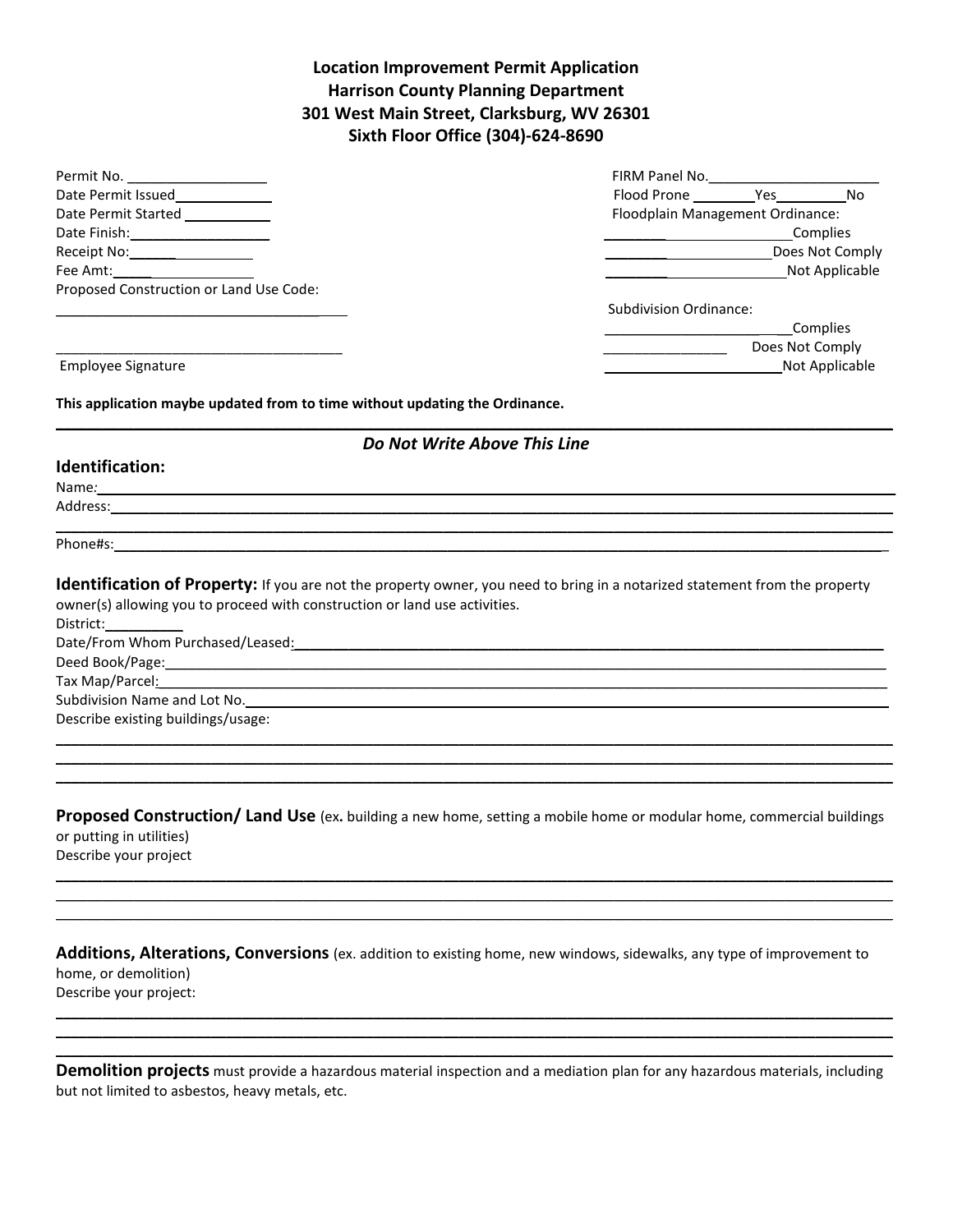**Contractors/General & Sub:** (copy of contractor's license or verification of current and valid license from Division of Labor is required before a permit can be issued). Must list all subcontractors and submit a copy of their WV License

| Contractor: 2000                                                                                                                                                                                                               | Contractor: 2000           |                                                                                                                |  |
|--------------------------------------------------------------------------------------------------------------------------------------------------------------------------------------------------------------------------------|----------------------------|----------------------------------------------------------------------------------------------------------------|--|
| Address: Analysis and the state of the state of the state of the state of the state of the state of the state o                                                                                                                |                            | Address: No. 1996. Address: No. 1997. In the set of the set of the set of the set of the set of the set of the |  |
| WV Lic#                                                                                                                                                                                                                        | WV LIC#                    | WV LIC#                                                                                                        |  |
| Contractor: University of the Contractor:                                                                                                                                                                                      | Contractor: 2000 2010 2021 |                                                                                                                |  |
| Address: Analysis and the set of the set of the set of the set of the set of the set of the set of the set of the set of the set of the set of the set of the set of the set of the set of the set of the set of the set of th |                            |                                                                                                                |  |
|                                                                                                                                                                                                                                |                            |                                                                                                                |  |
| <b>List and Attach All Required Permits</b><br>Me Iltilities Confirmation #                                                                                                                                                    |                            |                                                                                                                |  |

| <b>IVIS. OUTILIES CONTINUATION #</b> |                                                                              |  |
|--------------------------------------|------------------------------------------------------------------------------|--|
| <b>Sewage-Tap Receipt</b>            | or/Septic Permit                                                             |  |
| <b>Tap Water- Receipt</b>            | or/ Well Water Permit                                                        |  |
|                                      | Department Of Highways $\Box$ yes $\Box$ no and name of person you talked to |  |
| Other                                |                                                                              |  |

**Applicant Certification:**

- 1. I (we), the owner(s) of the property on which the intended improvements are to be constructed, hereby certify: The information is true and accurate;
- 2. It is understood that construction must be started within six (6)months from the date of the approved application permit;
- 3. It is understood that the County personnel may inspect the property and/or activities identified on this application to ensure compliance;

I (we) ensure that this construction and intended use complies with all restrictive covenants applying to the subject real estate and understand and acknowledge that I (we) assume full responsibility for compliance with any such private land use covenants and that a violation thereof may result in legal sanctions by court injunction and damages irrespective of the issuance of this permit by the Harrison County Planning Department.

*Applicant Date*

 $\mathcal{L}_\mathcal{L} = \{ \mathcal{L}_\mathcal{L} = \{ \mathcal{L}_\mathcal{L} = \{ \mathcal{L}_\mathcal{L} = \{ \mathcal{L}_\mathcal{L} = \{ \mathcal{L}_\mathcal{L} = \{ \mathcal{L}_\mathcal{L} = \{ \mathcal{L}_\mathcal{L} = \{ \mathcal{L}_\mathcal{L} = \{ \mathcal{L}_\mathcal{L} = \{ \mathcal{L}_\mathcal{L} = \{ \mathcal{L}_\mathcal{L} = \{ \mathcal{L}_\mathcal{L} = \{ \mathcal{L}_\mathcal{L} = \{ \mathcal{L}_\mathcal{$ 

*\_\_\_\_\_\_\_\_\_\_\_\_\_\_\_\_\_\_\_\_\_\_\_\_\_\_\_\_\_\_\_\_\_\_\_\_\_\_\_\_\_\_\_\_\_\_\_\_\_\_\_\_\_\_\_\_\_\_\_\_\_\_\_\_\_\_\_\_\_\_\_\_\_\_\_\_*

*Applicant Date*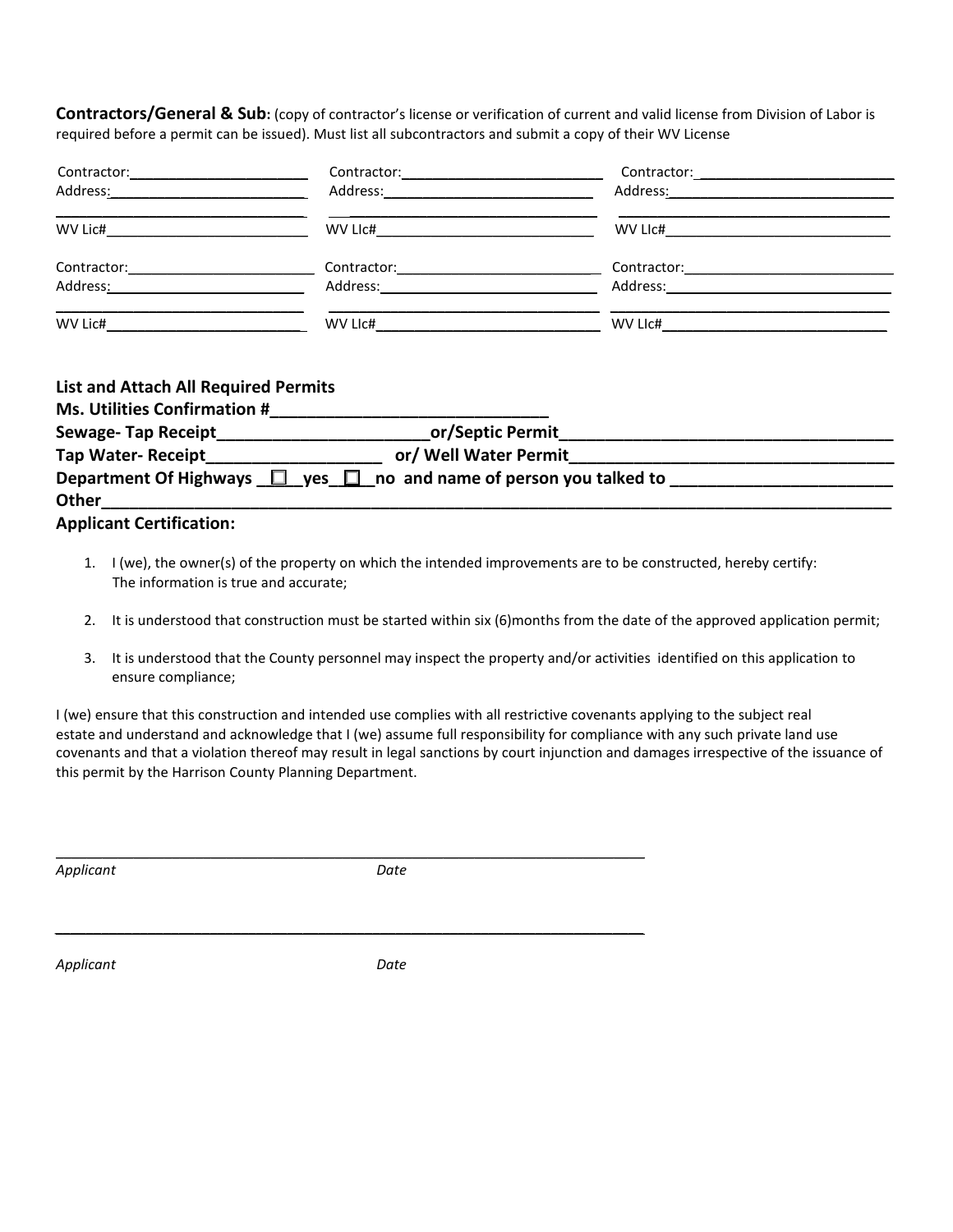## Health Department Verification For Harrison County Location Improvement Permit Involving Installation or Modification Of Sewage System

Section A: To be completed by applicant

| Mailing Address: National Address: National Address of Address and Address of Address and Address of Address and Address and Address and Address and Address and Address and Address and Address and Address and Address and A     |  |
|------------------------------------------------------------------------------------------------------------------------------------------------------------------------------------------------------------------------------------|--|
|                                                                                                                                                                                                                                    |  |
| District/Map/Parcel: www.assett.com/watch?com/watch?com/watch?com/watch?com/watch?com/watch?com/watch?com/watch?com/                                                                                                               |  |
| Nature of Project:                                                                                                                                                                                                                 |  |
|                                                                                                                                                                                                                                    |  |
| <b>Example 10 Do Not Write Below This Line</b>                                                                                                                                                                                     |  |
| Section B: To be completed by Health department 304-623-9308                                                                                                                                                                       |  |
| The project specified above__________does________does not require a permit from the Harrison Clarksburg Health<br>Department.                                                                                                      |  |
| Check which of the following applies:                                                                                                                                                                                              |  |
| New system to be installed; permit required                                                                                                                                                                                        |  |
| Modification to existing system; permit required                                                                                                                                                                                   |  |
| Subdivision required                                                                                                                                                                                                               |  |
| Existing system installed prior to July 1, 1970; No permit on record<br>$\frac{1}{2}$                                                                                                                                              |  |
| Existing system installed since July 1, 1970; Permit must be obtained                                                                                                                                                              |  |
| Existing system installed since July 1, 1970; Permit on record                                                                                                                                                                     |  |
| Septic Permit No. ____________________________Date Issued________________________                                                                                                                                                  |  |
| Name issued under: Name issued under the state of the state of the state of the state of the state of the state of the state of the state of the state of the state of the state of the state of the state of the state of the     |  |
| <b>Comments:</b> the comments of the commutation of the commutation of the commutation of the commutation of the commutation of the commutation of the commutation of the commutation of the commutation of the commutation of the |  |
|                                                                                                                                                                                                                                    |  |
|                                                                                                                                                                                                                                    |  |
|                                                                                                                                                                                                                                    |  |
|                                                                                                                                                                                                                                    |  |
|                                                                                                                                                                                                                                    |  |
|                                                                                                                                                                                                                                    |  |
|                                                                                                                                                                                                                                    |  |

Date **Date Example 20 Date Example 20 Health Department Official**